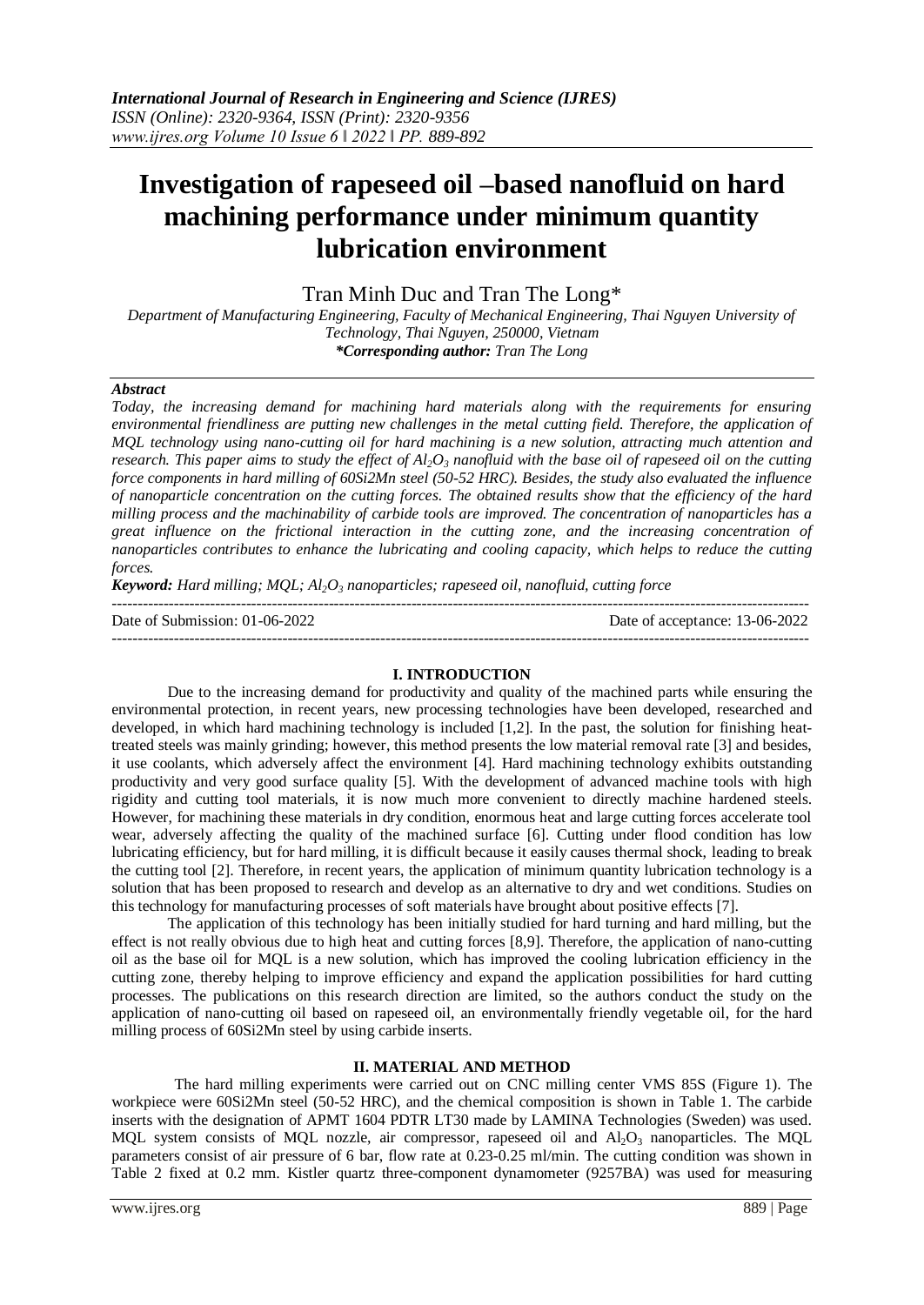cutting forces. The values of cutting forces were directly measured during the cutting process. The nano cutting oil was formulated by suspending  $A I_2 O_3$  nanoparticles in rapeseed oil with three different nano concentration (0.5%, 1.0%, and 1.5%).

| <b>Table 1.</b> Chemical composition of 60Si2Mn steel |               |           |           |              |              |            |            |      |
|-------------------------------------------------------|---------------|-----------|-----------|--------------|--------------|------------|------------|------|
| Element                                               |               |           | Mn        |              |              |            |            | Fe   |
| Weight $(\% )$                                        | $0.56 - 0.64$ | 1.50-2.00 | 0.60-0.90 | $\leq 0.035$ | $\leq 0.035$ | $0.35$ max | $0.35$ max | Rest |

| <b>Table 2</b> – Cutting conditions |                     |  |  |  |  |
|-------------------------------------|---------------------|--|--|--|--|
| <b>Cutting parameters</b>           | <b>Value</b>        |  |  |  |  |
| Cutting velocity                    | $110 \text{ m/min}$ |  |  |  |  |
| Feed rate                           | $0.12$ mm/tooth     |  |  |  |  |
| Depth of cut                        | $0.2 \text{ mm}$    |  |  |  |  |



*Figure 1. Experimental set up*

### **III. RESULTS AND DISCUSSION**

The cutting trials were done three times and the obtained data of cutting force components was collected and shown in Figure 2-4. In Figure 2, it can be seen that in case of increasing the concentration of nanoparticles in rapeseed oil from 0.5% to 1.0%, there is no significant difference in the cutting force  $F_x$ ; however, the cutting force components  $F_y$ ,  $F_z$  have decreased significantly (Figures 3,4). When the Al<sub>2</sub>O<sub>3</sub> nanoparticle concentration rises from 1.0% to 1.5%, all the cutting force components much decreased. This can be explained that  $Al_2O_3$  nanoparticles have high hardness and near-spherical morphology as well as good thermal conductivity, so the growing concentration of nanoparticles in rapeseed oil has contributed to enhance thermal conductivity of the base oil.



*Figure 2. The cutting force F<sup>x</sup> with different nanopartilce concentrations*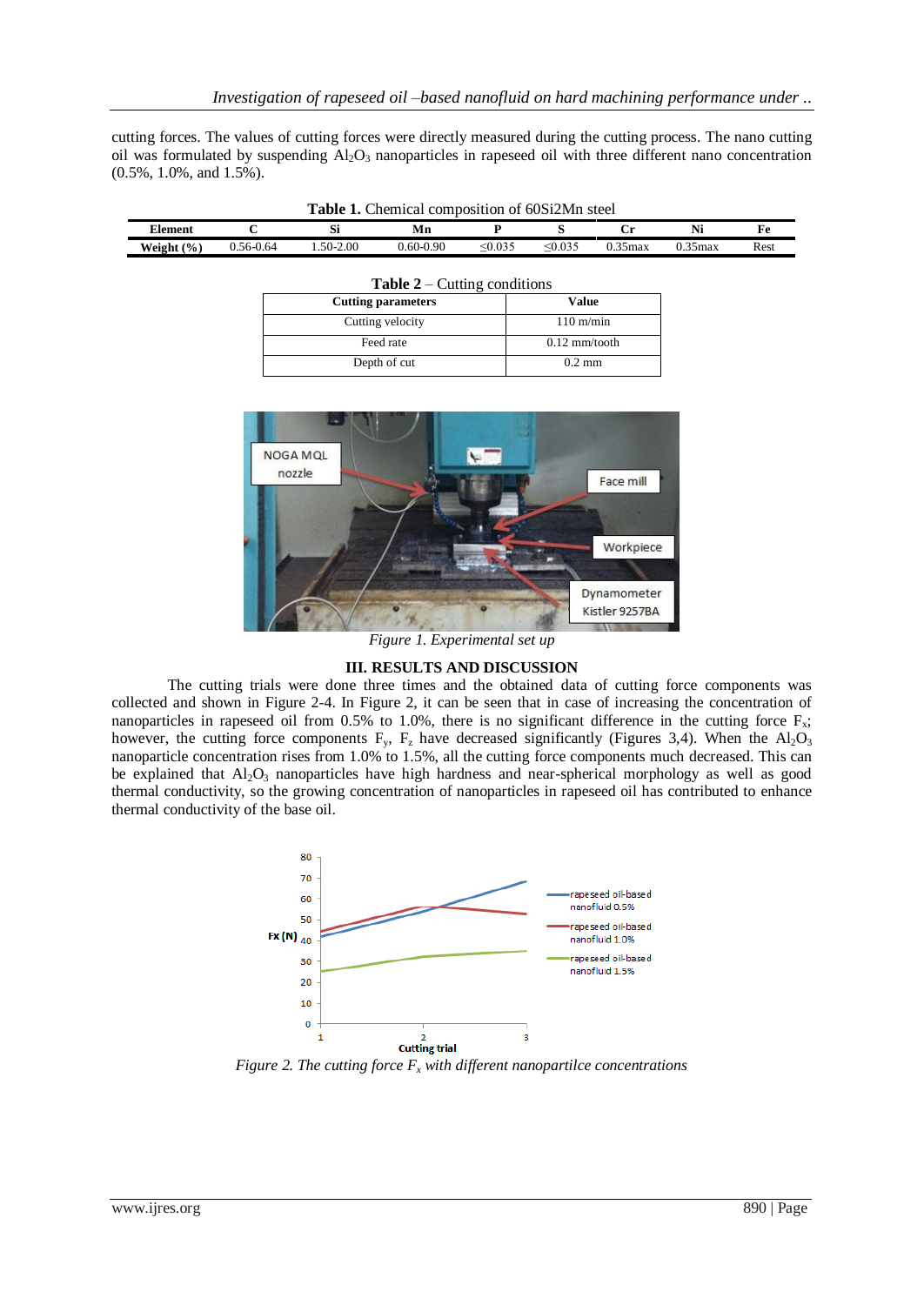

*Figure 3. The cutting force F<sup>y</sup> with different nanopartilce concentrations*



*Figure 4. The cutting force F<sup>y</sup> with different nanopartilce concentrations*

Moreover, more nanoparticles are introduced into the cutting zone, acting as ball rollers, which contribute to reduce the friction coefficient in the contact faces, thereby decreasing cutting heat and cutting forces. In addition, the concentration of 1.0 - 1.5% is appropriate for  $Al_2O_3$  nanoparticles [4]. The normal cutting force  $F_y$  and the tangential force  $F_z$  play the very important roles in hard milling because  $F_y$  has a direct effect on the machining dimensional error and flank wear, while the tangential force  $F<sub>z</sub>$  has a great influence on the wear on rake face and main cutting edge. Therefore, increasing the concentration of nanoparticles in the base cutting oil has contributed to reduce the values of the cutting forces, thereby improving the machinability and tool life.

#### **IV. CONCLUSION**

In this paper, the MQL technology using  $A_2O_3$  rapeseed-based nano cutting oil has been successfully applied for hard milling of 60Si2Mn steel (50-52 HRC). The influences of nanoparticle concentration on cutting forces was investigated and evaluated. The machinability of carbide tools was improved due to the enhancement of cooling and lubricating performance of  $Al_2O_3$  nano cutting oil under MQL environment. The lubricating and cooling properties of rapeseed oil were increased, which will provide the environmentally friendly alternative solution for the base cutting fluid of MQL method. Moreover, the applicability of rapeseed oil was expanded to hard milling process, which is a step toward to sustainable machining.

### **Acknowledgments**

The work presented in this paper is supported by Thai Nguyen University of Technology, Thai Nguyen University, Vietnam.

#### **References**

- [1]. M.C. Kang, K.H. Kim, S.H. Shin, S.H. Jang, J.H. Park, C. Kim. Effect of the minimum quantity lubrication in high-speed endmilling of AISI D2 cold-worked die steel (62 HRC) by coated carbide tools. Surface & Coatings Technology 202 (2008) 5621– 5624.
- [2]. Pil-Ho Lee, Jung Soo Nam, Chengjun Li and Sang Won Lee. An Experimental Study on Micro-Grinding Process with Nanofluid Minimum Quantity Lubrication (MQL). International Journal of Precision Engineering and Manufacturing 13 (2012) 331-338.
- [3]. J. Paulo Davim. Machining of Hard Materials. Springer-Verlag London Limited 2011.

- [5]. Y.S. Liao, H.M. Lin, Y.C. Chen. Feasibility study of the minimum quantity lubrication in high speed end milling of NAK80 hardened steel by coated carbide tool. International journal of Machine Tools & Manufacture 47 (2006) 1660 – 1666.
- [6]. Khaider Bouacha, Mohamed Athmane Yallese, Tarek Mabrouki, Jean-François Rigal. Statistical analysis of surface roughness and cutting forces using response surface methodology in hard turning of AISI 52100 bearing steel with CBN tool. Int. Journal of Refractory Metals & Hard Materials 28 (2010) 349–361.

<sup>[4].</sup> Duc, T.M; Long, T.T; Ngoc, T.B. Performance of Al<sub>2</sub>O<sub>3</sub> nanofluids in minimum quantity lubrication in hard milling of 60Si<sub>2</sub>Mn steel using cemented carbide tools. *Advances in Mechanical Engineering* **2017**, *9*, 1–9. doi:10.1177/1687814017710618.